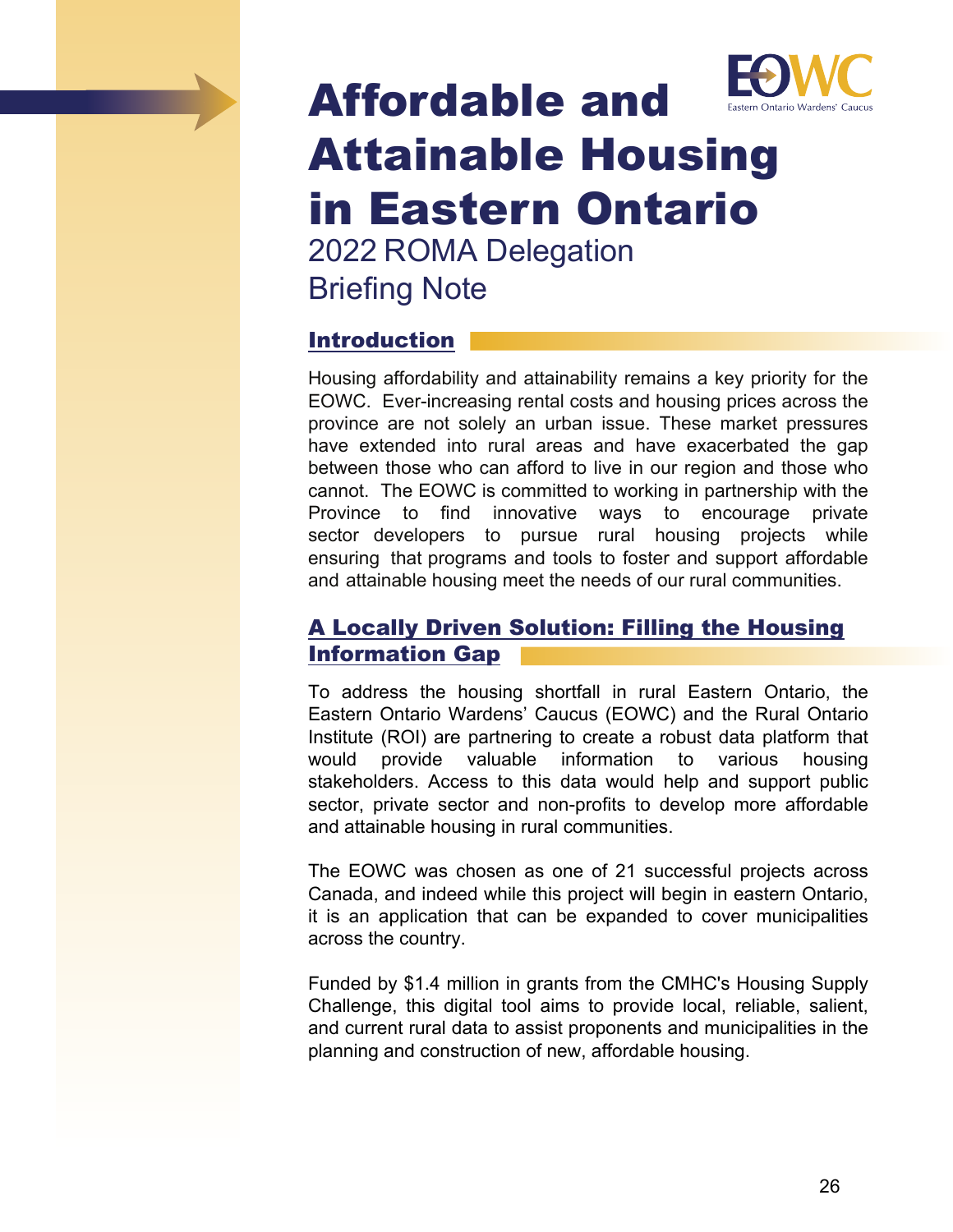Data will be collected using automated functions, pulling data from the internet (e.g. websites advertising rentals) as well as government agencies (e.g., Statistics Canada, Municipal Property Assessment Corporation). This ensures information is accurate and reduces the burden on small municipalities with limited staff capacity.

In rural areas, data sets are often poorly managed, underpopulated and different between jurisdictions. This data portal aims to address many hurdles experienced by various players in the housing field such as:

- **Municipal Staff and Council:** Rural Municipal budgets rely heavily on residential property tax levies therefore Councils need credible data to justify municipal investments in affordable housing
- **Developers:** Construction rules and incentives vary throughout Ontario's small communities. Time is money, and developers would be encouraged to consider rural developments with easy access to reliable information on rules and incentives. Developer pro formas and investment, both large and small scale, heavily rely on immediate, accurate and reliable information.
- **Economic Development/ Real Estate Professionals:** Rural data is often skewed when combined with urban centres and is not granular enough for use in developing investment cases for rural communities.
- **Social Services/Housing Managers:** Reliable data is not often available (such as average market rents and vacancy rates), but it is essential to plan and implement housing plans and understand trends across the region.

EOWC staff have already had encouraging conversations with provincial staff regarding the sharing of provincial data sets to help populate this ambitious new tool. We are looking for provincial partnership to help make this data portal an effective solution to address gaps in our rural data and support the creation of new affordable/attainable units.

#### Flexible Funding Programs

The EOWC appreciates current provincial funding programs and investments. We would encourage the province to build on this commitment and offer funding that provides greater flexibility to fund capital projects specific to homelessness, such as shelters and transitional/ supportive housing. While homelessness can often be hidden in rural communities, it is exacerbated by the current lack of rental units, a situated worsened by the pandemic. Greater flexibility would allow rural communities to deploy resources to address this need. Home for Good presented an opportunity for these projects; however, many communities in the EOWC did not receive this funding.